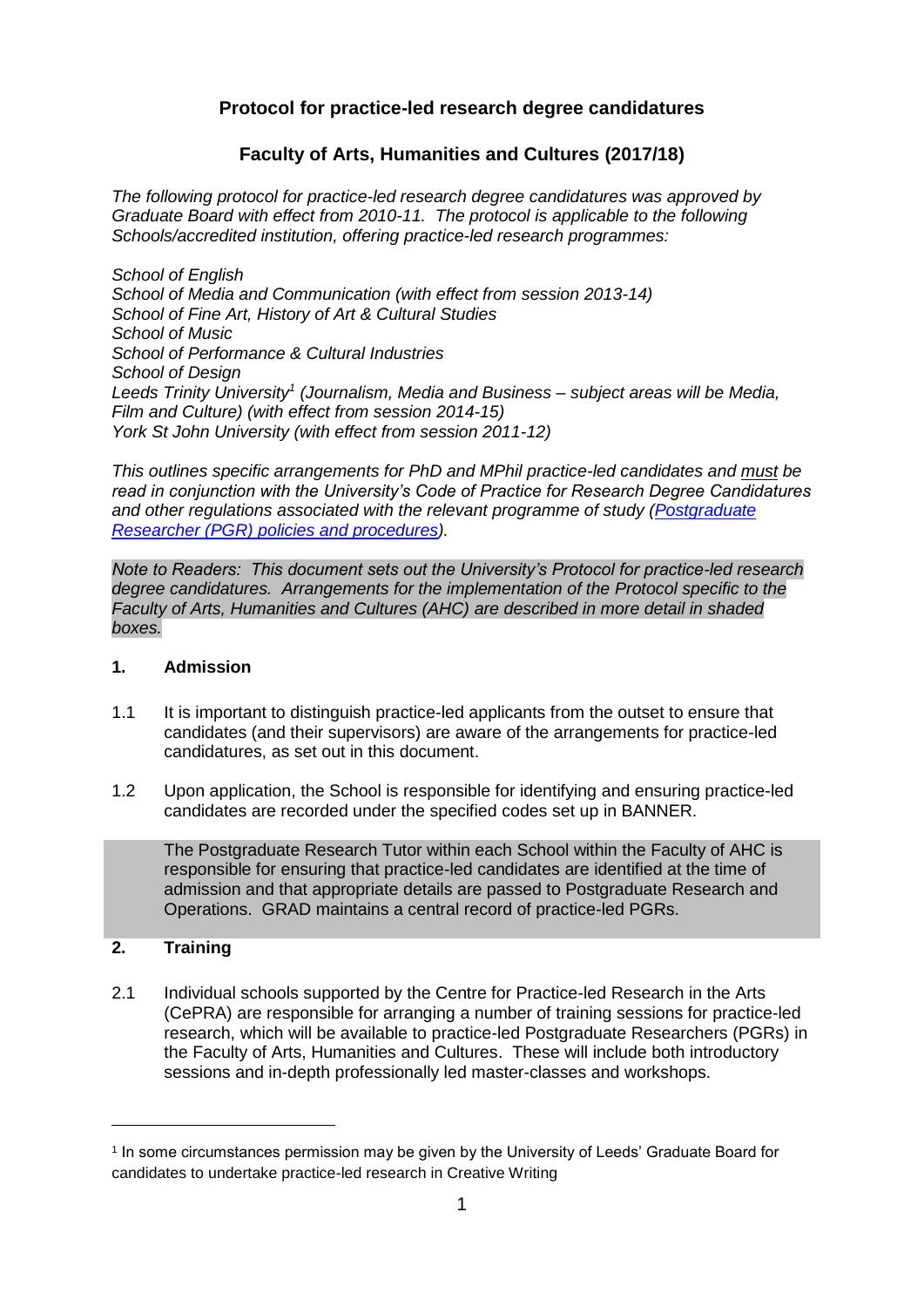Faculty Graduate School co-ordinates all training at Faculty level and publicises through the Graduate School website. The Director of Postgraduate Research Studies, with support from the Graduate School Manager, will monitor and register all Faculty training.

CePRA may provide and publicise additional *ad hoc* training for Practice Led PGRs in consultation with Director of Postgraduate Research Studies.

School training is the responsibility of the supervisor(s) and is assessed as part of the PGR's research training needs.

The supervisor is responsible for identifying any specific training needs and assessing whether these are being met.

CePRA provides and publicises additional ad hoc training and funding for practice-led research events for Practice Led PGRs in consultation with the Director of PGR Studies responsible for the Schools of Design, English, FAHACS, Media & Communication, Music, and PCI.

### **3. Transfer assessment**

#### 3.1 Confirmation of practice-led status

At transfer stage, the candidate and School are required to clarify that the research project is still defined as practice-led.

Following successful "transfer", it is not possible for PGRs to change to a practice-led research degree. However, if a candidate wished to change from a practice-led research degree, a case could be presented to the Graduate Board (or one of its Groups). A case would usually be presented by the supervisor to the Postgraduate Research Tutor in the first instance.

### 3.2 Transfer assessment

A practice element should be a mandatory submission requirement at transfer assessment, which is indicative of the practice. This could be a contained performance, small installation or concept to demonstrate practice. The PGR must be required to demonstrate the ability to link practice with the written analysis.

## 3.3 Defining the final submission

It is important to identify at transfer stage if the candidate intends to include live performance or practice as part of the final submission and, if this will take place prior to submission of the written element, to facilitate arrangements for the early appointment of examiners (see 4.2 below). An intention stated at the transfer stage to include live practice in the final examination will not be binding. If research determines that a live element is no longer required (or dates change), this should be reported as soon as possible and will not have any adverse consequences for the PGR.

However, PGRs who do not declare an intention to include live practice at transfer stage will not be permitted to include live practice as part of the final submission.

In addition to the usual requirements for transfer, a practice-led candidate must set out what he/she expects to include for assessment as the final submission. This must meet the regulations for alternative submissions as set out in the Ordinances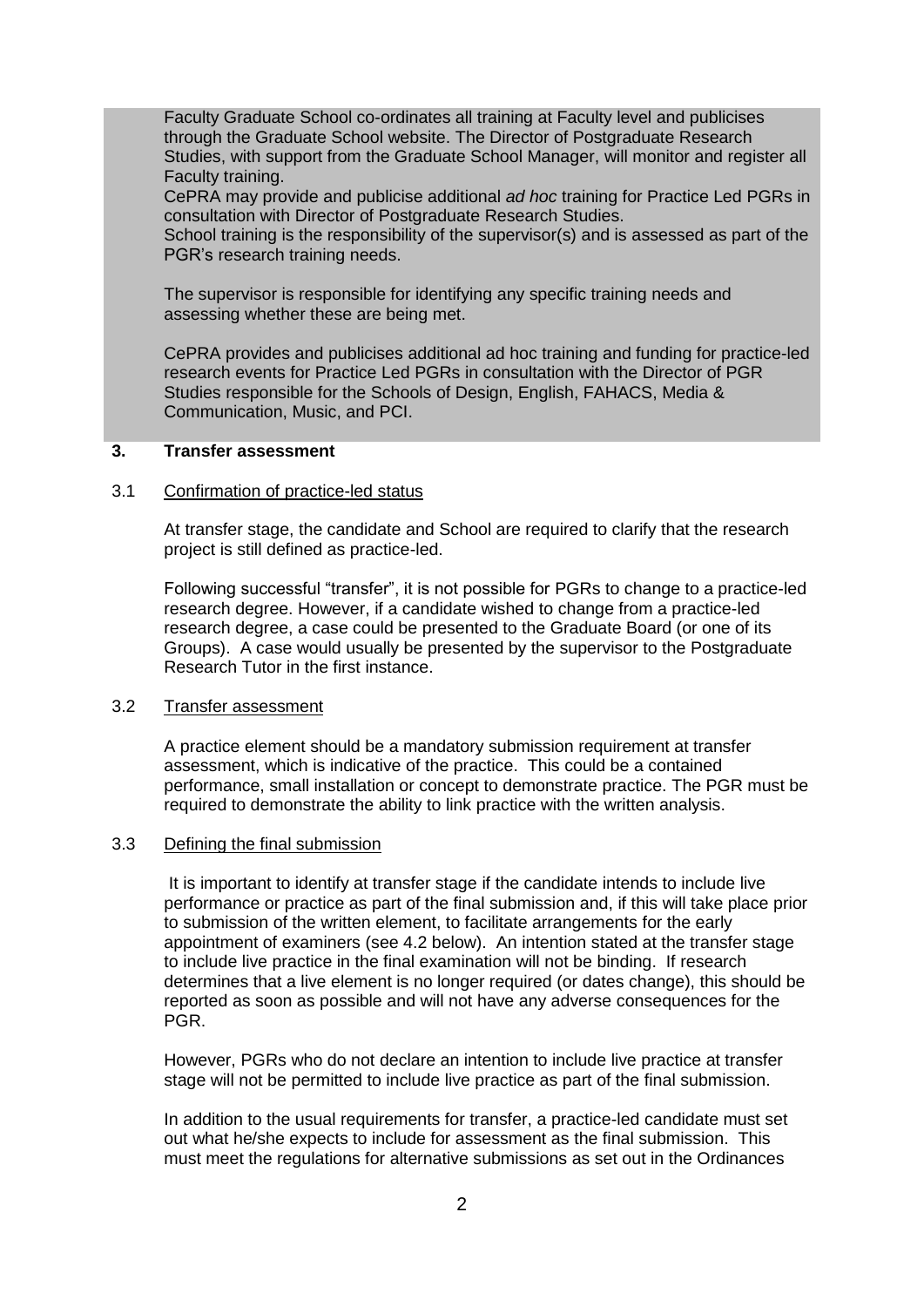and Regulations and Programmes of Study for Research Degrees. A standard form is available from the Student Education Service [website.](http://students.leeds.ac.uk/info/103553/research_student_policies_and_procedures/954/postgraduate_research_forms)

### 3.4 Deferral

In accordance with regulations for a PhD, PGRs could be offered more time to rethink or redo the practice elements. A case for deferral of the transfer decision would have to be made on academic grounds to the Graduate Board. Cases for deferral must be submitted by School/Institute/Faculty. The period of any extension is normally no more than three months and in any event cannot be more than six months.

Within the Faculty of AHC it is the responsibility of the Postgraduate Research Tutor in the relevant School to inform the Graduate Board (via Postgraduate Research and Operations) about the outcome of transfer reviews via GRAD. Requests for permission to defer a transfer decision, on academic grounds, must be via the Postgraduate Research Tutor in the relevant School.

### **4 Assessment**

## 4.1 **Exam Entry Form**

For candidates commencing study on or after 01 September 2010 the ['Practice-led](http://students.leeds.ac.uk/info/103553/research_student_policies_and_procedures/954/postgraduate_research_forms)  [Research Degree Exam Entry Form'](http://students.leeds.ac.uk/info/103553/research_student_policies_and_procedures/954/postgraduate_research_forms) must be completed and returned to Postgraduate Research and Operations a minimum of **3 months prior to the date of the first live practice** (where Examiners are required to view live practice). Where there is no examined live practice event, then the form must be returned a minimum of 3 months prior to the expected submission date of the thesis.

### 4.2 Assessment of Live Practice/ Early Appointment of Examiners

Where it is considered to be part of the final submission, examiners are normally expected to view live practice. *However, all practice for assessment must be recorded in an appropriate format as a permanent record (see 4.4 below).*

As mentioned in 3.3, candidates should indicate at transfer stage the intention for live practice to be included in the final assessment and as soon as possible provide details of date, venue and time. As this will need to be negotiated and agreed with potential examiners, it may therefore be necessary to identify and appoint examiners at an early stage.

A practice-led exam entry form must be submitted to Postgraduate Research and Operations *at least 3 months prior to the date of the first live practice*. Postgraduate Research & Operations will make the necessary arrangements for the appointment of examiners to be considered by the Graduate Board's Examinations Group. The letter of appointment to examiners will include details of any live practice indicated by the School on the examination entry form which will form part of the submission.

Once examiners have been appointed, the School is responsible for ensuring examiners receive detailed information of date, venue and time of any live practice to be assessed. Please note in some instances this may include more than one event, as outlined and agreed at transfer. It is recommended that the School (and candidate) consider examiners availability when arranging live practice.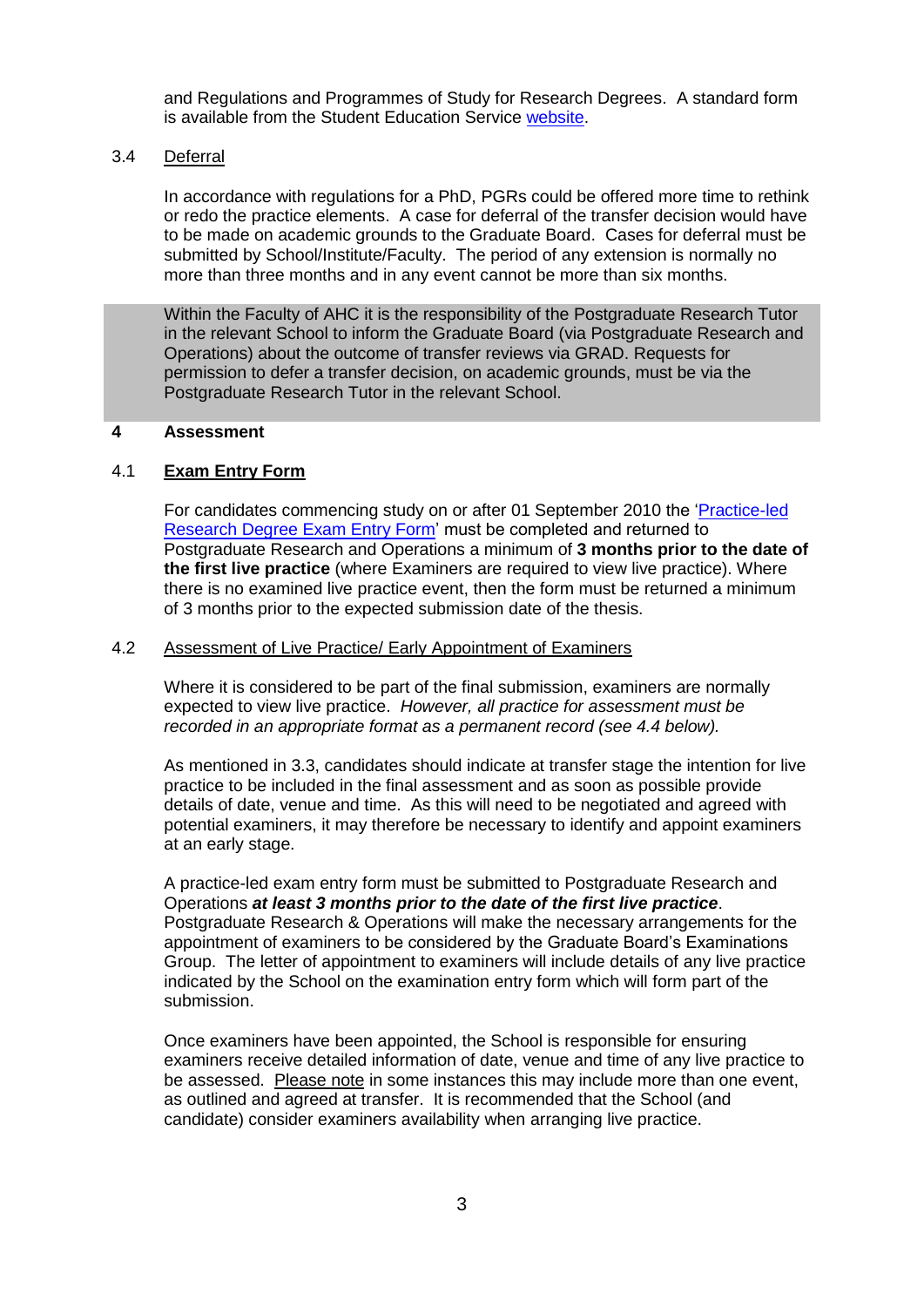Further guidance on the recording and assessment of live practice is provided in 4.4 and 4.5 below respectively.

### 4.3 Alternative Submission

Candidates undertaking practice-led research may be granted permission by the relevant committee to present for examination an alternative form of thesis. Details of alternative submissions are provided in the Ordinances and Regulations and Programmes of Study for Research Degrees under Regulation 27(a) for PhDs and 37 for MPhils.

## **The degree of Doctor of Philosophy**

"27. Candidates in certain disciplines may be granted permission by the relevant committee to present for examination an alternative form of thesis as follows:

a body of work demonstrating an original contribution to knowledge and scholarship, which comprises of a substantial body of creative practice\* produced by the candidate in pursuit of the degree, displaying critical understanding and being worthy of public presentation, together with a written submission, which provides an exploration of the research question(s) and indicates the manner in which the research is embodied in the practice, which will normally be between 15,000-50,000 words."

# **The degree of Master of Philosophy**

"37. Candidates in certain disciplines may be granted permission by the relevant committee to present for examination an alternative form of thesis as follows:

a body of work demonstrating an independent contribution to knowledge and scholarship, which comprises of a substantial body of creative practice\* produced by the candidate in pursuit of the degree, displaying critical understanding and being worthy of public presentation, together with a written submission, which provides an exploration of the research question(s) and indicates the manner in which the research is embodied in the practice, which will normally be between 10,000-30,000 words."

# Footnote associated with the Regulations

\* Areas of creative practice are currently offered in the following Schools: School of Media and Communication, School of English, School of Fine Art, History of Art & Cultural Studies, School of Music, School of Performance & Cultural Industries, and School of Design; and at Leeds Trinity University and York St John University. Requirements for practice-led research degree candidatures are available in the relevant School/Leeds Trinity University/York St John University Handbooks and from Postgraduate Research and Operations.

# 4.4 Format Regulations

All practice for assessment must be recorded in an appropriate format as a permanent record, which complies with archiving requirements set out by the University Library (including any live practice that has been assessed).

*PGRs are reminded that appropriate permissions must be obtained from other people involved in the performance and recording of live practice and that they must comply with the University's ethical procedures (see note 1) and legal requirements of the Data Protection Act (see note 2).*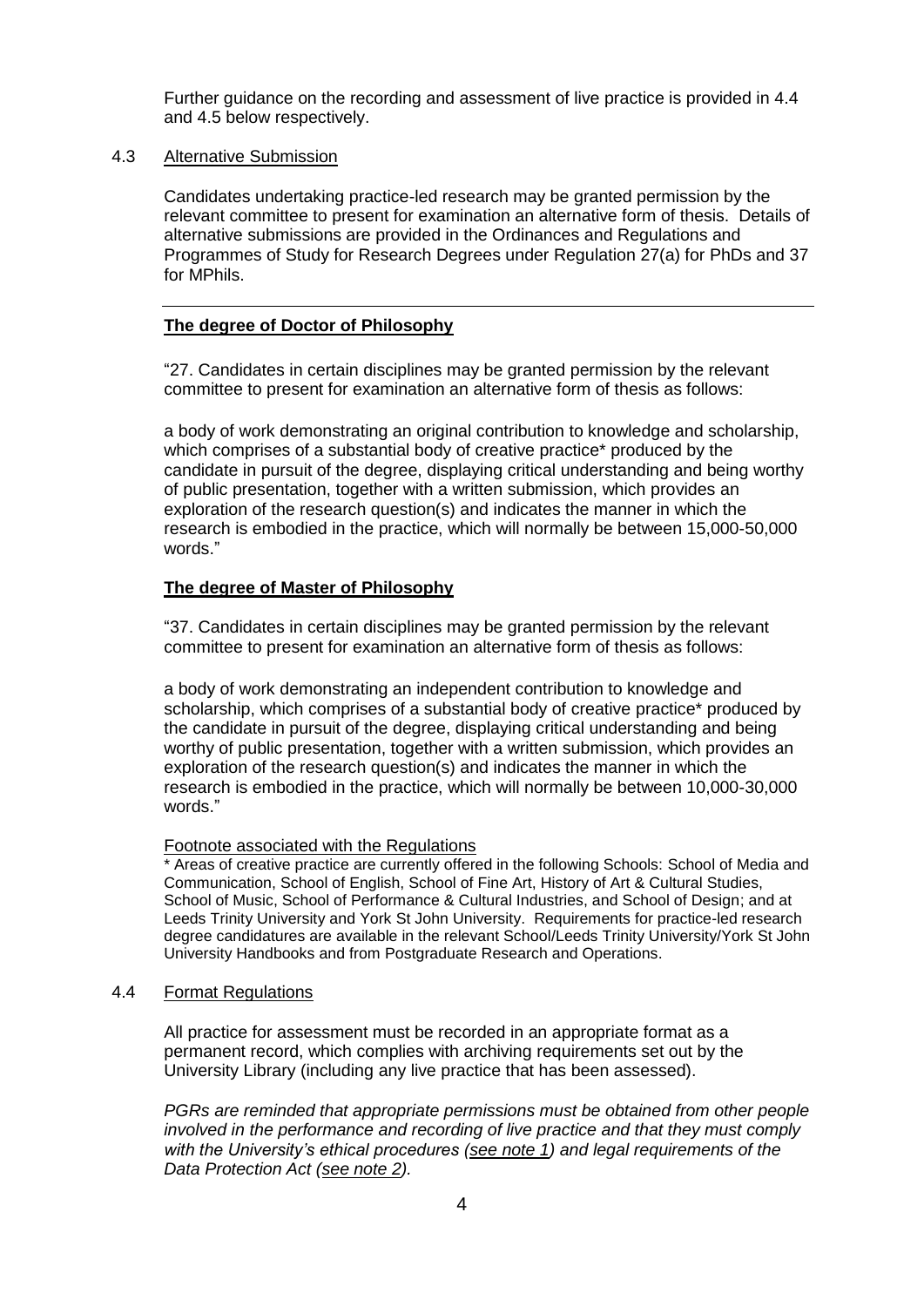## *Thesis length*

A minimum word limit of 10,000 for MPhil and 15,000 for PhD and maximum word limit of 30,000 for MPhil and 50,000 for PhD is applicable to all practice-led PhDs across all Schools.

It should be noted that the maximum limits are not intended to be interpreted as a requirement for the length of the thesis and that in certain disciplines the thesis may be considerably shorter.

## *Format for submission*

Where the final submission comprises of practice for assessment, in addition to the written thesis, all assessed (and associated) documentation must be presented in the following format:

# *i. Submission of documentation prior to examination*

Two copies of the following documents must be submitted to Postgraduate Research and Operations prior to examination:

- The documentation (written submission and all other submitted material) should normally be submitted in a box-file (normally A4, but A3 may be used), with appropriate labelling on the front cover<sup>2</sup>;
- The written submission, can be soft-bound, and should accord with the "Guide" [to the thesis examination process"](http://students.leeds.ac.uk/info/10125/assessment/773/submitting_your_thesis)
- A record of the practice for assessment and associated documentation, should be presented in an appropriate format for archiving purposes;
- A table of contents should be firmly pasted on the inside of the box lid;
- CDs, DVDs or other approved media for submission should be submitted in standard slip-cases which should be clearly labelled with detailed contents.

# *ii. Submission of final documentation after successful examination*

One copy of the following documents must be submitted to Postgraduate Research and Operations after a successful examination (and after amendments where appropriate) along with a completed [Thesis Deposit Form:](http://students.leeds.ac.uk/info/103553/research_student_policies_and_procedures/954/postgraduate_research_forms)

- The documentation (written submission and all other submitted material) should normally be housed in a box $3$ . The covering shall be in the standard form of dark green cloth and lettering shall be gilt, embossed into the cloth, which will be shelved upright with appropriate lettering on the forward edge<sup>4</sup>

1

<sup>2</sup> In some cases a box file may not be necessary. For example when only DVDs/CDs will accompany the written submission it may be possible to submit these inside a secure pocket at the back of the thesis. Advice should be sought from the Binders.

<sup>&</sup>lt;sup>3</sup> In some cases a box file may not be necessary. For example when only DVDs/CDs will accompany the written submission it may be possible to submit these inside a secure pocket at the back of the thesis. Advice should be sought from the Binders

<sup>4</sup> Initials and surname, School, degree, year of submission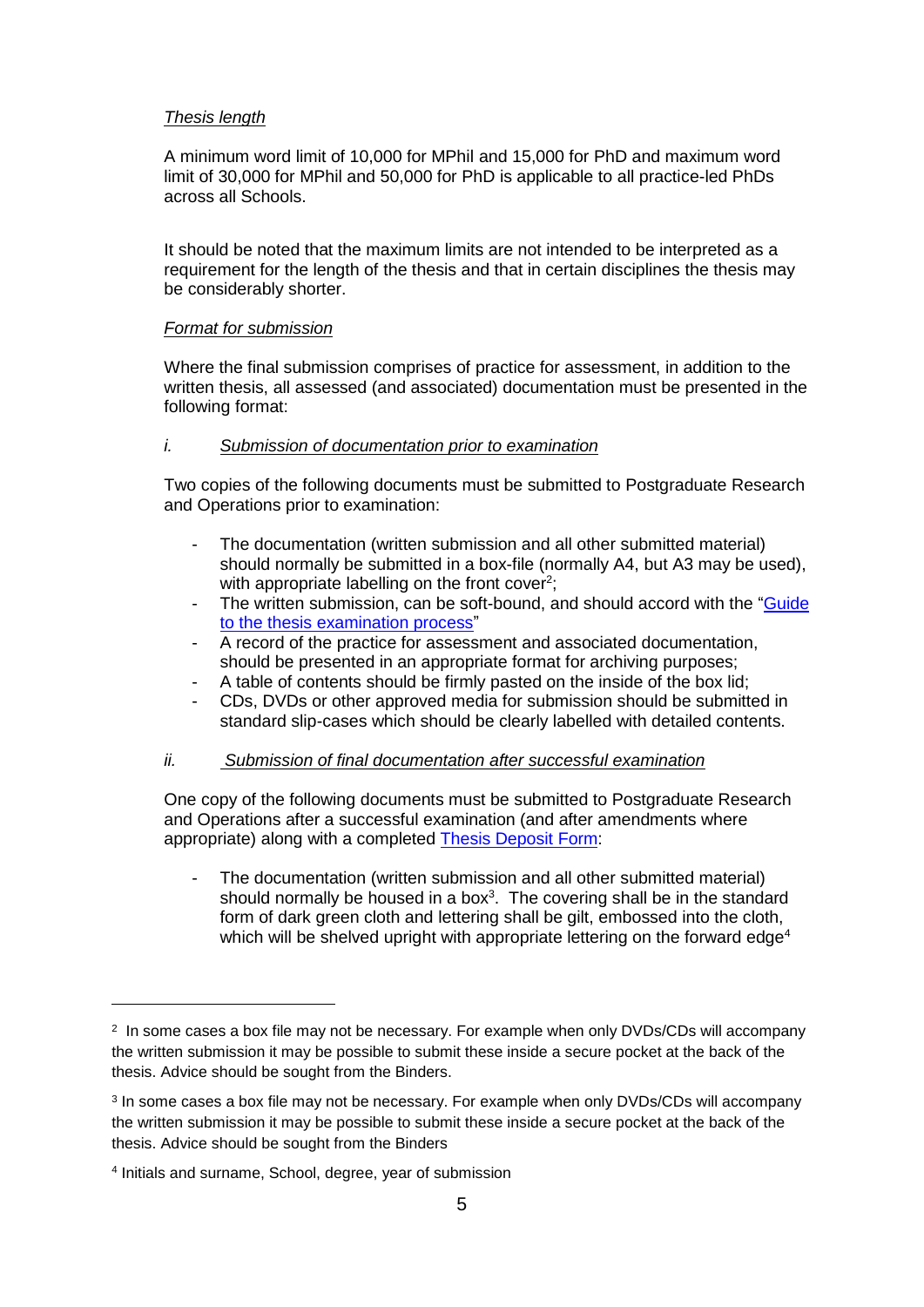(equivalent to a spine on a thesis) and on the front cover $5$ , in accordance with the ["Guide to the thesis examination process;](http://students.leeds.ac.uk/info/10125/assessment/773/submitting_your_thesis)"

- Hard-bound written submission, which should accord with the regulations outlined in the "Format of Hard Bound Theses (after successful examination)" section within the Guide to the thesis examination process"
- A record of the practice, which has been assessed and associated documentation, should be presented in an appropriate format for archiving purposes;
- A table of contents should be firmly pasted on the inside of the box lid:
- CDs, DVDs or other approved media for submission should be submitted in standard slip-cases which should be clearly labelled with detailed contents.

# *iii. Submission of the Ethesis*

- Doctoral candidates commencing study in or after September 2009 are required to submit their successful thesis for retention by the Library in both hard bound (as outlined in ii above) and electronic form.

An exact replica of all final documentation submitted after a successful examination, must also be provided in appropriate electronic files (for example pdf, jpeg, mp3) as an eThesis. Advice on eThesis preparation and the process for uploading your eThesis to White Rose Etheses Online is published on the [Student Education Service](http://students.leeds.ac.uk/info/10125/assessment/913/submitting_your_final_ethesis)  [website.](http://students.leeds.ac.uk/info/10125/assessment/913/submitting_your_final_ethesis) Advice on copyright and publication is available through the Library [website.](http://library.leeds.ac.uk/copyright-for-phds)

The School/Faculty may also have additional format regulations for alternative submissions, where applicable, these will be outlined in the grey box below.

Schools of Design, FAHACS, Media & Communication, Music, and PCI The preferred media for submission is CD, DVD or USB. If some of the material the candidate wishes to include in his/her thesis cannot be stored on one of these digital storage devices he/she should discuss the options with their supervisor who, if no suitable solution to the problem can be identified, should raise the issue with Postgraduate Research and Operations.

# School of English

Non-digital media storage may be used in cases where such an alternative medium of storage is demonstrable as crucial to the objectives of the research. Alternative formats should be negotiated with supervisor(s) who will also consult with examiners and seek the approval of Graduate Board. In most cases, it will nonetheless be required to provide a digital version of non-digital modes of capture, where possible, to maintain a permanent record as an appendix to the submission.

# 4.5 Advice for examiners

Practice must be integral within the methodology and dissemination of a practice-led research degree and the final assessment should consider the submission as a whole (practice and written element). In reaching a decision upon the quality of a practiceled submission it is important that examiners do not assess practice and written elements separately.

1

<sup>5</sup> Thesis title